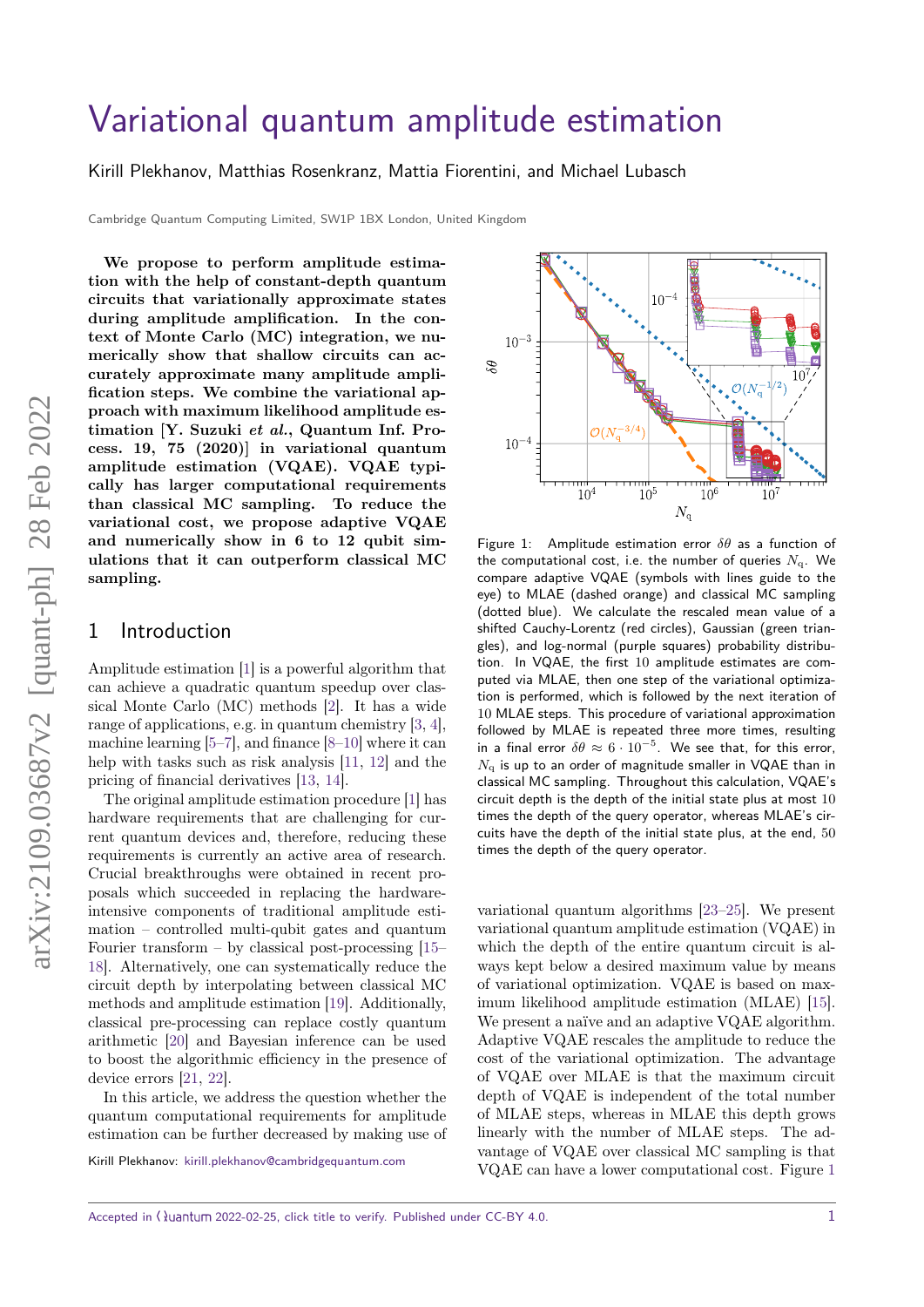shows that, for the problems considered here, VQAE outperforms classical MC sampling and additionally keeps the overall circuit depth below a fixed value.

This article is organized as follows. Firstly, in Section [2,](#page-1-0) we define the problems considered here and explain the original quantum algorithm for amplitude estimation as well as the classical MC approach. Then, in Section [3](#page-2-0) we present our variational methods, study variational errors of constant-depth quantum circuits, and develop naïve and adaptive VQAE. We conclude this article and discuss potential next steps in Section [4.](#page-7-0)

## <span id="page-1-0"></span>2 Background

In this section, we first define the problem that we are interested in. Next, we explain quantum amplitude estimation and classical MC sampling.

#### 2.1 Problem definition

Throughout this article, we focus on the calculation of expectation values

$$
\mathbb{E}_p[f] = \sum_x p(x)f(x) \tag{1}
$$

where the sum runs over  $2^n$  equidistant values of  $x \in [0, 1)$ ,  $p(x)$  represents a probability distribution and  $f(x)$  a real-valued function. Here *n* is the qubit count of the wave function that encodes  $p(x)$  and  $f(x)$ in its amplitudes. We consider three probability distributions: a Gaussian

$$
p_{\mathcal{G}}(x) = \frac{1}{\mathcal{N}_{\mathcal{G}}} \exp\left(-\frac{(x-\mu)^2}{2\sigma^2}\right),\tag{2}
$$

Cauchy-Lorentz

$$
p_{\text{C-L}}(x) = \frac{1}{\mathcal{N}_{\text{C-L}}} \frac{\sigma}{(x - \mu)^2 + \sigma^2},
$$
 (3)

and log-normal distribution

$$
p_{1-n}(x) = \frac{1}{\mathcal{N}_{1-n}(c_0 + c_1 x)} \exp\left(-\frac{(\ln(c_0 + c_1 x) - \mu)^2}{2\sigma^2}\right).
$$
\n(4)

The normalization constants  $\mathcal{N}_{G}$ ,  $\mathcal{N}_{C-L}$  and  $\mathcal{N}_{L}$  are chosen so that  $\sum_{x} p(x) = 1$ .

We choose the following parameters for our analysis. We fix the total number of qubits encoding  $f(x)$ and  $p(x)$  to  $n = 5$ . In our calculations with the Gaussian and Cauchy-Lorentz distribution, we use  $\mu = 0.5$ and  $\sigma = 0.1$ . In our calculations with the log-normal distribution, we use  $c_0 = 0$ ,  $c_1 = 10$ ,  $\mu = 1.5$ , and  $\sigma = 0.2$ . For the function  $f(x)$ , we use

$$
f(x) = Cx \tag{5}
$$

with some  $C > 0$ . For this choice of parameters, the expectation value [\(1\)](#page-1-1) is approximately  $\mathbb{E}_p[f] \approx 0.5 \, C$ for all distributions.

#### 2.2 Quantum amplitude estimation

Let us present a way to encode the solution to [\(1\)](#page-1-1) on a quantum computer. We assume  $f(x)$  and  $p(x)$  are functions that map  $[0,1)$  to  $[0,1]$ . We consider real numbers  $x \in [0, 1)$  that satisfy

$$
x = \sum_{i} \frac{x_i}{2^{n-i}}, \quad x_i \in \{0, 1\} \tag{6}
$$

and that we identify with *n*-bit strings  $\{x_i, i\}$ 1, 2,  $\ldots$ , *n*}. Each bit string shall correspond to a quantum state  $|x\rangle = |x_1, x_2, \ldots, x_n\rangle$  in the computational basis of a *n*-qubit register. Additionally we have a quantum circuit  $A$  that acts on a register of  $n+1$  qubits and produces a state  $|\chi_0\rangle_{n+1} = A |0\rangle_{n+1}$ such that

$$
\left|\chi_{0}\right\rangle_{n+1} = \sqrt{1-a} \left|\psi_{\text{bad}}\right\rangle_{n} \left|0\right\rangle + \sqrt{a} \left|\psi_{\text{good}}\right\rangle_{n} \left|1\right\rangle. (7)
$$

Here  $|\psi_{bad}\rangle_n$  and  $|\psi_{good}\rangle_n$  are two normalized quantum states of a *n*-qubit register which is connected to one additional ancilla qubit. We define the good state

<span id="page-1-3"></span><span id="page-1-2"></span>
$$
|\psi_{\text{good}}\rangle_n = \frac{1}{\sqrt{a}} \sum_x \sqrt{p(x)f(x)} |x\rangle_n \tag{8}
$$

<span id="page-1-1"></span>so that  $a = \mathbb{E}_p[f]$  of Eq. [\(1\)](#page-1-1) coincides with the probability of measuring the ancilla qubit in the state  $|1\rangle$ .

To determine *a*, the amplitude estimation algorithm uses the Grover operator  $\mathcal{Q} = -\mathcal{R}_{\chi} \mathcal{R}_{\text{good}}$  [\[1,](#page-8-0) [26,](#page-9-1) [27\]](#page-9-2) where

<span id="page-1-4"></span>
$$
\mathcal{R}_{\chi} = \mathbb{I} - 2 \left| \chi_0 \right\rangle_{n+1} \left\langle \chi_0 \right|_{n+1} = \mathbb{I} - 2\mathcal{A} \left| 0 \right\rangle_{n+1} \left\langle 0 \right|_{n+1} \mathcal{A}^{\dagger}
$$

$$
\mathcal{R}_{\text{good}} = \mathbb{I} - 2 \left| \psi_{\text{good}} \right\rangle_n \left| 1 \right\rangle \left\langle \psi_{\text{good}} \right|_n \left\langle 1 \right| \tag{9}
$$

are reflections in a two-dimensional subspace  $\mathcal{H}_{\chi}$ spanned by states  $|\psi_{bad}\rangle_n |0\rangle$  and  $|\psi_{good}\rangle_n |1\rangle$ . We define  $a = \sin^2(\theta)$  and explicitly write out the action of *Q*:

$$
|\chi_m\rangle_{n+1} = Q^m |\chi_0\rangle_{n+1} = \cos[(2m+1)\theta] |\psi_{\text{bad}}\rangle_n |0\rangle + \sin[(2m+1)\theta] |\psi_{\text{good}}\rangle_n |1\rangle.
$$
\n(10)

<span id="page-1-5"></span>Therefore, the subspace  $\mathcal{H}_\chi$  is stable under the action of  $Q$  and the only effect of  $Q$  is to rotate by an angle of 2*θ*. The original amplitude estimation algorithm then uses quantum phase estimation to find the eigenvalues of  $\mathcal Q$  equal to  $\exp(\pm 2i\theta)$  and provides an estimate of *a* with an error

$$
\epsilon \le 2\pi \frac{\sqrt{a(1-a)}}{2N_{\mathbf{q}}} + \frac{\pi^2}{4N_{\mathbf{q}}^2},\tag{11}
$$

with a probability of at least  $8/\pi^2$  [\[1\]](#page-8-0) where  $N_q$  (2 $N_q$ ) is the total number of times the operator  $\mathcal{A}(\mathcal{Q})$  has to be applied.

Traditional amplitude estimation has high requirements on quantum hardware because it uses quantum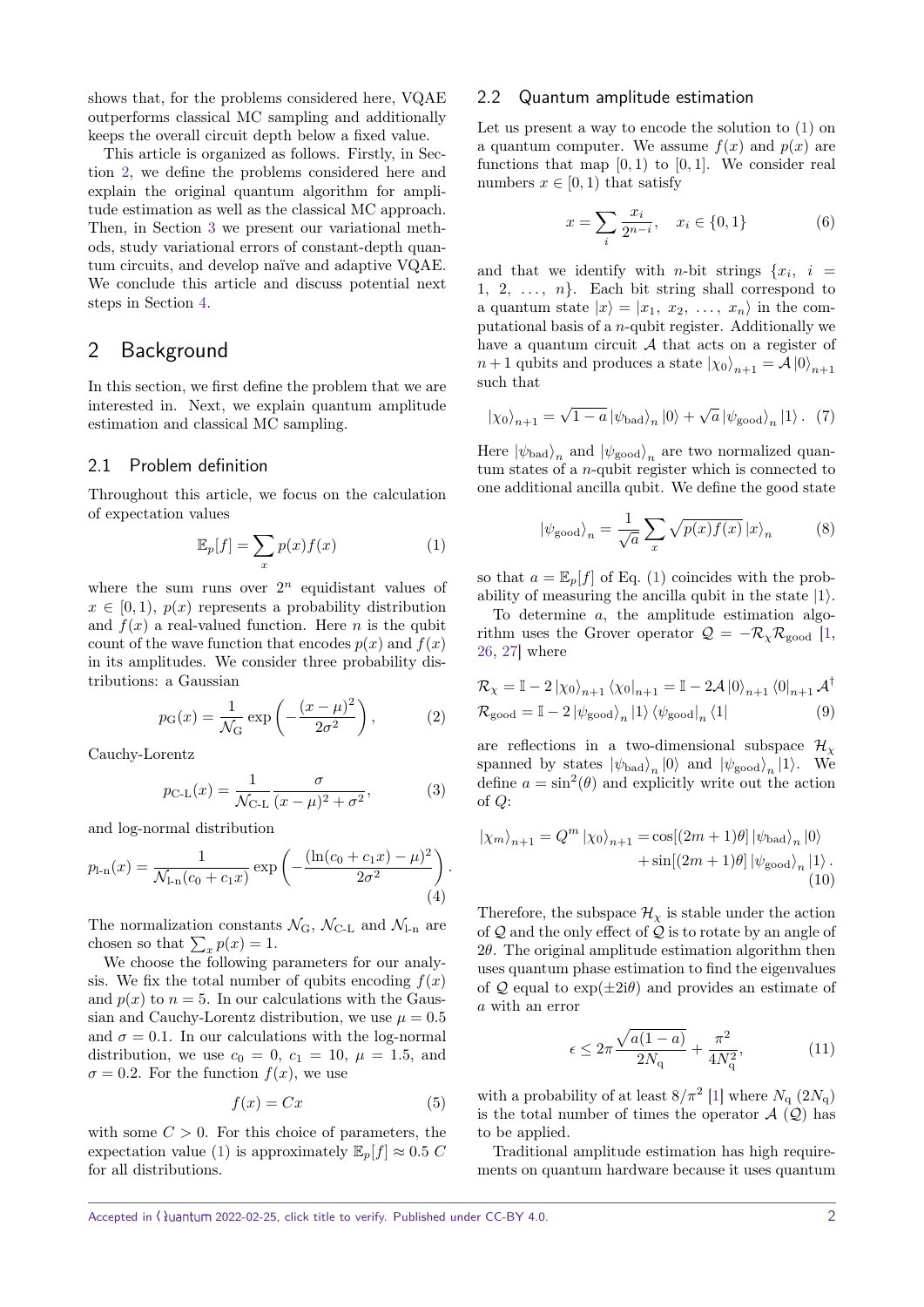phase estimation. This algorithm needs the quantum Fourier transform and multiple controlled Q*<sup>m</sup>* operations where  $\{m = 1, 2, 4, ..., 2^M\}$ . The depth of the corresponding quantum circuit is mostly determined by the depth of the last controlled Q*<sup>m</sup>* operator for which  $m = 2^M$ . In general, the total circuit depth scales like the total number of queries  $\mathcal{O}(N_q) \sim \mathcal{O}(1/\epsilon)$  inversely proportional to the desired error  $\epsilon$ .

To avoid these deep quantum circuits, several recent articles propose new ways to carry out amplitude estimation circumventing quantum phase esti-mation [\[15,](#page-8-12) [17,](#page-8-19) [18\]](#page-8-13) and circuits of depth  $\mathcal{O}(1/\epsilon)$  [\[19\]](#page-8-14). One proposal is MLAE [\[15\]](#page-8-12) in which one combines measurements of the states  $|\chi_m\rangle_{n+1}$  with a maximum likelihood estimation of *a*. For an exponential schedule  $\{m = 1, 2, 4, \ldots, 2^M\}$ , this algorithm has the query cost  $N_q \sim \mathcal{O}(1/\epsilon)$ . A linear schedule  ${m = 1, 2, 3, \ldots, M}$  increases the query cost to  $N_{\rm q} \sim \mathcal{O}(\epsilon^{-4/3})$ . Note that in this case  $N_{\rm q}$  scales quadratically with the maximum circuit depth *M*. Following the same idea of reducing the hardware requirements, the authors of Ref. [\[19\]](#page-8-14) present two algorithms with computational cost  $N_q \sim \mathcal{O}(1/\epsilon^{\beta+1})$  for quantum circuits of reduced depth  $\mathcal{O}(1/\epsilon^{1-\beta})$ . These algorithms are controlled by an external parameter *β* which allows one to interpolate between the quantum regime at  $\beta = 0$  and the classical MC regime at  $\beta = 1$ .

#### 2.3 Classical MC sampling

We perform classical MC sampling in the following way. We sample from the state  $|\chi_0\rangle_{n+1}$  of Eq. [\(7\)](#page-1-2) and measure the ancilla qubit. We compute *a* as the relative frequency of measuring the ancilla qubit in the state  $|1\rangle$ . This calculation of *a* has the error  $\epsilon = \sqrt{a(1-a)/N_q}$  so that the total number of queries required for a certain error  $\epsilon$  is *N*<sub>q</sub> ∼  $\mathcal{O}(1/\epsilon^2)$  [\[28\]](#page-9-3).

Comparing this query cost with the previous ones, we find that traditional amplitude estimation as well as MLAE with exponential schedule achieve a quadratic quantum speedup over classical MC sampling. Both MLAE with linear schedule and the algorithms in [\[19\]](#page-8-14) obtain a reduced quantum speedup.

Note that, throughout this article, the query complexity is defined in terms of  $A$  operators, with two applications of  $A$  required per application of  $Q$ , see Eq. [\(9\)](#page-1-3). Also, the depth of quantum circuits is measured in units of A, so that the depth of  $|\chi_0\rangle_{n+1}$  is equal to one and the depth of  $Q$  is equal to two. Additionally, in the following we assume that  $A$  and  $Q$  are given, i.e. we do not address questions e.g. relating to their efficient quantum circuit respresentation.

## <span id="page-2-0"></span>3 Variational algorithms

Here we present our variational algorithms. We first explain the general VQAE formalism, then our naïve implementation, and finally the adaptive VQAE approach.

#### 3.1 General formalism

The VQAE algorithm is based on the maximum likelihood framework of Ref. [\[15\]](#page-8-12) with linearly incremental sequence  $\{m = 1, 2, 3, \ldots, M\}$ . In this framework, the depth of the quantum circuit implementing the state  $|\chi_m\rangle_{n+1} = \mathcal{Q}^m |\chi_0\rangle_{n+1}$  scales with *m* as  $2m+1$ . To prevent the circuit depth from increasing indefinitely, we add to this framework a variational step during which states  $|\chi_m\rangle_{n+1}$  are periodically approximated by a variational quantum state of depth one. We note that this strategy will not always work and the corresponding approximation can have a large error. The variational approach, however, allows us to compute the approximation error so that we can identify when the strategy works. We perform the variational approximation every *k*-th power of Q, with  $0 < k < M$ . For all the other iterations, we simply apply the corresponding power of  $\mathcal Q$  to the variational state. This results in Algorithm [1.](#page-2-1)

<span id="page-2-1"></span>**Algorithm 1** Variational quantum amplitude estimation

**Require:** functions *f* and *p*, integer *k* - Use *f* and *p* to encode  $|\phi_{i=0}\rangle_{n+1} = |\chi_0\rangle_{n+1}$ and  $\mathcal{Q} = -\mathcal{R}_{\chi} \mathcal{R}_{\text{good}}$  according to Eqs. [\(7\)](#page-1-2) and [\(9\)](#page-1-3) **for**  $0 \le m \le M$  **do**  $-$  Set  $i = |m/k|, j = m\%k$ *.* sampling

- Sample the circuit  $Q^j |\phi_i\rangle_{n+1}$  and collect *h* samples.

- Save the number of times the ancilla qubit is  $|1\rangle$  in

a variable *h<sup>m</sup>*

*.* end sampling

*.* variational approximation

**if**  $j = k - 1$  **then** 

- Perform the variational approximation

$$
\left|\phi_{i+1}\right\rangle_{n+1} \approx \mathcal{Q}^k \left|\phi_i\right\rangle_{n+1}
$$

**end if**

**end for**

*.* end variational approximation

- Use {*hm*} to carry out the maximum likelihood estimation

Here  $|\cdot|$  denotes the floor function and % the modulo operation. The resulting approximation of  $|\chi_m\rangle_{n+1}$ corresponds to the state  $Q^j |\phi_i\rangle_{n+1}$  with  $i = \lfloor m/k \rfloor$ and  $j = m\%k$ . The depth of this approximation reaches the minimum of one when  $j = 0$  and the maximum of  $2k - 1$  when  $j = k - 1$ .

The maximum likelihood post-processing [\[15\]](#page-8-12) consists in maximizing the likelihood function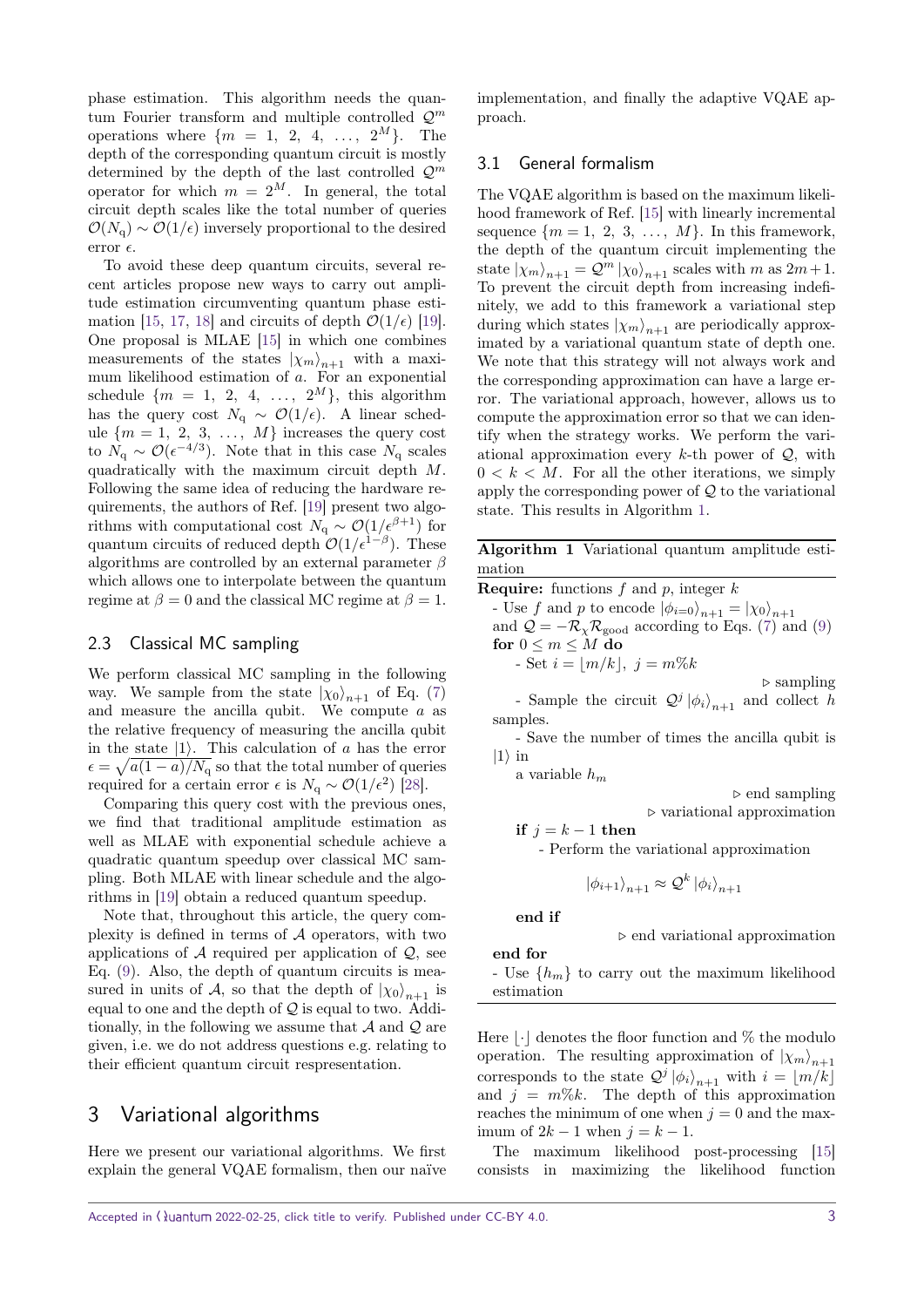<span id="page-3-0"></span>

Figure 2: Variational PQC ansatz of depth *d* for 6 qubits. The variational parameters *λ<sup>j</sup>* are in single-qubit rotation gates  $R_y(\lambda_j)=\exp(-i\lambda_j\sigma_y/2)$  where  $\sigma_y$  denotes the  $y$  Pauli matrix. In naïve VQAE,  $\ket{\phi_\text{init}}_{n+1}=\ket{0}_{n+1}$  and the circuit structure inside the dashed box is repeated *d* times. In adaptive VQAE,  $|\phi_{init}\rangle_{n+1} = |\chi_0\rangle_{n+1}$  and only the dark blue gates with adjacent CNOTs form our variational ansatz.

$$
L({h_m},x) = \prod_m L_m(h_m,x) \text{ with}
$$
  
\n
$$
L_m(h_m,x) = [\sin^2((2m+1)x)]^{h_m} [\cos^2((2m+1)x)]^{h-h_m},
$$
  
\n(12)

so that the estimate of the phase  $\theta$  becomes

$$
\hat{\theta} = \arg \max_{x} \left( \ln L(\{h_m\}, x) \right). \tag{13}
$$

Our implementations of the maximum likelihood estimation use  $h = 2 \times 10^3$  samples. The minimization of  $L({h_m}, x)$  is accomplished by means of a brute-force search algorithm that uses  $5 \times 10^3$  grid points.

We variationally approximate states  $Q^k |\phi_i\rangle_{n+1}$  by minimizing  $\| |\phi_{\text{var}}(\boldsymbol{\lambda})\rangle_{n+1} - \mathcal{Q}^k |\phi_i\rangle_{n+1} \|^{2}$  which is equivalent to maximizing the objective function

$$
\mathcal{F}(\boldsymbol{\lambda}) = \Re\mathfrak{e}\left(\left.\langle \phi_{\text{var}}(\boldsymbol{\lambda})\right|_{n+1} \mathcal{Q}^k \left|\phi_i\right\rangle_{n+1}\right) \tag{14}
$$

with respect to the variational parameters  $\lambda$ . The optimal solution can be formally written as

$$
|\phi_{i+1}\rangle_{n+1} = |\phi_{\text{var}}(\tilde{\boldsymbol{\lambda}})\rangle, \quad \tilde{\boldsymbol{\lambda}} = \arg\max_{\boldsymbol{\lambda}} \mathcal{F}(\boldsymbol{\lambda}). \quad (15)
$$

We notice that the depth of the quantum circuit required to compute  $\mathcal{F}(\lambda)$  is the largest circuit depth used by the algorithm. This quantum circuit is composed of the parts encoding  $|\phi_{\text{var}}(\lambda)\rangle_{n+1}$  and  $|\phi_i\rangle_{n+1}$ , each having depth one, and an operator  $\mathcal{Q}^k$  of depth 2*k*, resulting in a total depth of  $2k+2$ . In general, the variational quantum state  $|\phi_{\text{var}}(\lambda)\rangle_{n+1}$  is a parameterized quantum circuit (PQC)

$$
\left|\phi_{\text{var}}(\boldsymbol{\lambda})\right\rangle_{n+1} = \mathcal{U}_{\text{var}}(\boldsymbol{\lambda}) \left|\phi_{\text{init}}\right\rangle_{n+1} = \prod_{j} e^{-i\lambda_j G_j} \left|\phi_{\text{init}}\right\rangle_{n+1},
$$
\n(16)

where  $G_j$  are Hermitian operators acting on the  $(n +$ 1)-qubit register and  $|\phi_{\text{init}}\rangle_{n+1}$  is some initial state. For our purposes, we are interested in hardwareefficient quantum circuits that produce real-valued quantum states. We use the PQC shown in Fig. [2](#page-3-0) that is composed of *d* layers with 15 parameterized

single-qubit rotation gates and 10 CNOT gates per layer.

One single variational update of a PQC consists of  $n_s$  sweeps over all circuit parameters, during which all parameters are updated simultaneously. To perform the optimization, it is convenient to introduce a coordinate-wise version of Eq. [\(14\)](#page-3-1) for the *j*-th parameter

$$
f_j(x) = \mathcal{F}(\lambda_1, \lambda_2, \ldots, \lambda_{j-1}, x, \lambda_{j+1}, \ldots). \tag{17}
$$

The optimization of the parameterized state in Eq. [\(16\)](#page-3-2) can then be performed via a particle swarm approach [\[29,](#page-9-4) [30\]](#page-9-5), the coordinate-wise update [\[31–](#page-9-6)[35\]](#page-9-7), or gradient based methods with the parameter-shift rule [\[36](#page-9-8)[–41\]](#page-9-9)

<span id="page-3-4"></span>
$$
\frac{\mathrm{d}f_j(\lambda_j)}{\mathrm{d}\lambda_j} = f_j(\lambda_j + \pi/4) - f_j(\lambda_j - \pi/4). \tag{18}
$$

<span id="page-3-1"></span>We obtained the best results using the gradient based approach with the Adam optimizer [\[42\]](#page-9-10). Therefore this technique is being used throughout this article for the computation of all results. Each gradient calculation requires two evaluations of the coordinatewise objective function  $f_j(\lambda_j \pm \pi/4)$ . On a quantum computer,  $f_j$  can be determined via the Hadamard test [\[43\]](#page-9-11). In our numerical simulations, we emulate the measurement of the Hadamard circuit by first evaluating the exact value of  $f_j$  and then sampling it using a binomial distribution with the probability  $(1 + f_i)/2$  and  $n_f$  independent Bernoulli trials [\[28\]](#page-9-3).

<span id="page-3-2"></span>The variational approximation step significantly affects the total number of queries  $N_{q}$  used by VQAE. In MLAE with a linearly incremental sequence, the total number of queries is equal to

<span id="page-3-3"></span>
$$
N_{\mathbf{q}} = \sum_{m=1}^{M} h(2m+1) = hM(M+2), \qquad (19)
$$

where  $2m + 1$  is the depth of the quantum circuit encoding  $|\chi_m\rangle_{n+1} = \mathcal{Q}^m |\chi_0\rangle_{n+1}$ . In VQAE, the total number of queries is composed of two separate contributions. The first one accounts for the sampling of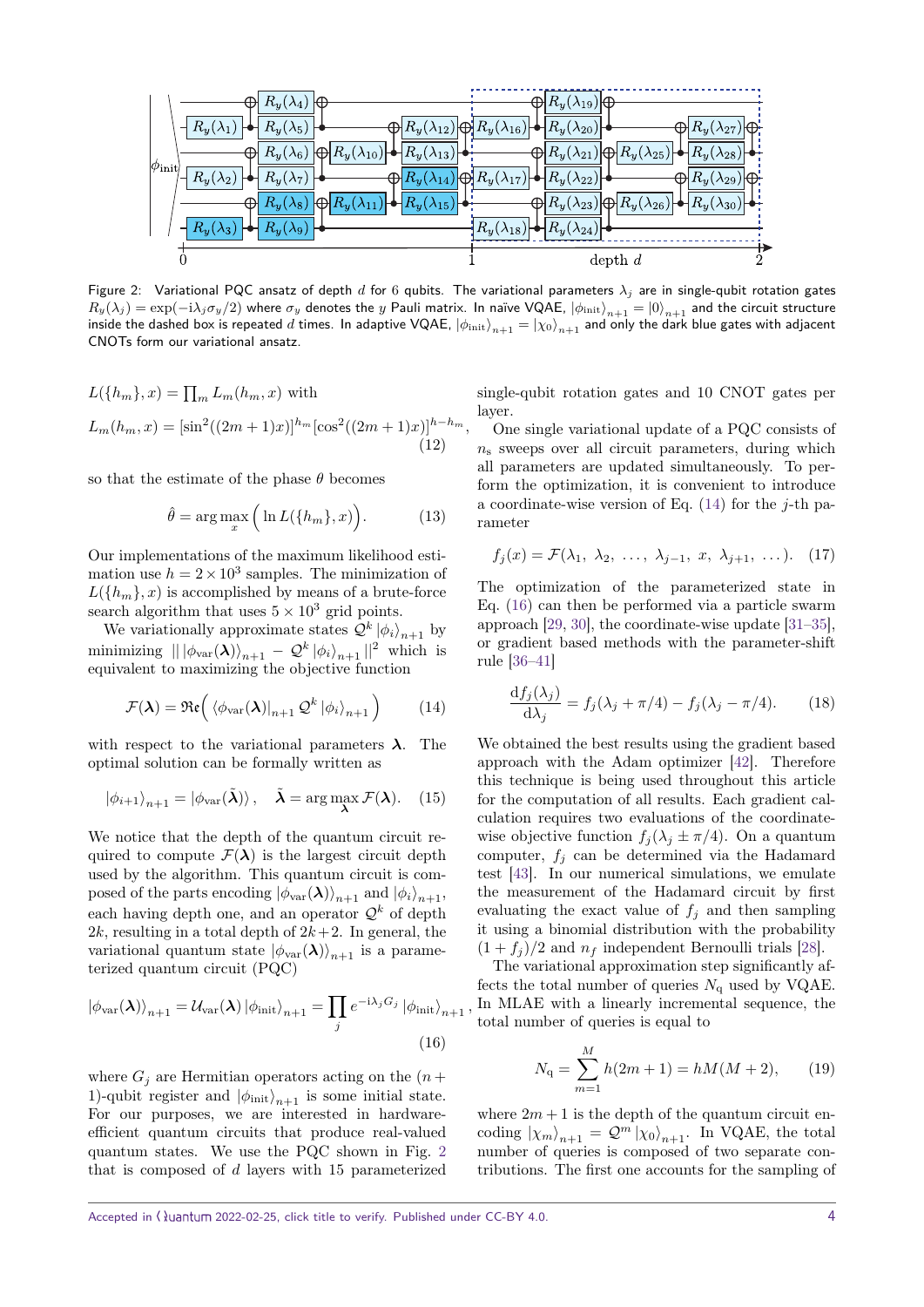the quantum circuits  $Q^{j} |\phi_{i}\rangle_{n+1}$  and we denote it by *N*samp. The corresponding section in Algorithm [1](#page-2-1) is labelled by "sampling". The second contribution corresponds to the variational approximation cost, which we denote by  $N_{\text{var}}$ . It is associated with the section in Algorithm [1](#page-2-1) labelled by "variational approximation". We assume that the number of queries required per variational approximation is independent of the iteration number *m* and changes only as a function of the desired variational error as well as the depth of the circuit for the objective function. We denote the cost of a single variational update as  $N_{var/1}(2k+2)$ , where  $(2k + 2)$  is the depth of the objective function  $\mathcal{F}(\lambda)$  and  $N_{var/1}$  is the number of quantum circuits per variational update that need to be run by the algorithm. As a result, the total number of variational queries becomes

$$
N_{\text{var}} = N_{\text{var}/1}(2k+2)[M/k] \sim \mathcal{O}(k[M/k]), \quad (20)
$$

where  $|M/k|$  is the total number of variational updates required to approximate  $\mathcal{Q}^M$ . The number of sampling queries is equal to

$$
N_{\text{samp}} = \lfloor M/k \rfloor \sum_{j=0}^{k-1} h(2j+1) + \sum_{j=0}^{M\%k} h(2j+1)
$$
  
=  $hk(k+2)\lfloor M/k \rfloor + h(M\%k)(M\%k+2),$  (21)

where the last term accounts for the situation when k is not a divisor of M. In the limit  $M \gg k$ ,  $N_{\text{var}} \sim \mathcal{O}(M)$  and  $N_{\text{samp}} \sim \mathcal{O}(kM)$ . Note that both contributions scale like  $\mathcal{O}(M)$  which is quadratically better than the scaling  $\mathcal{O}(M^2)$  of MLAE in Eq. [\(19\)](#page-3-3).

#### 3.2 Naïve VQAE

In our naïve implementation of the VQAE algorithm, the initial state of the PQC in Eq. [\(16\)](#page-3-2) and Fig. [2](#page-3-0) is  $|\phi_{\text{init}}\rangle_{n+1} = |0\rangle_{n+1}.$ 

Let us first explore the expressive power of the corresponding variational state  $|\phi_{\text{var}}(\lambda)\rangle$ . To this end, we perform amplitude amplifications followed by variational approximations of the resulting state with  $k = 1$  and  $M = 50$ . To evaluate the quality of the variational approximation, we calculate the infidelity

$$
\mathcal{I}_m = 1 - \langle \chi_m |_{n+1} Q^j | \phi_i \rangle_{n+1}, \ m = i \cdot k + j, \quad (22)
$$

where for  $k = 1$  we have  $j = 0$  and  $i = m$ . Figure [3\(](#page-5-0)a) shows the results of such calculations performed for different depths *d* of the PQC for  $m = 10$  and Fig. [3\(](#page-5-0)b) shows the infidelity as a function of *m* for  $d = 4$ . We observe that the accuracy of the variational ansatz increases with the depth and saturates at  $d \approx 4$ . The infidelity increases linearly with *m*. This behaviour is seen for all probability distributions considered.

Next, we present the amplitude estimation results of naïve VQAE. Figure [4](#page-5-1) shows the convergence of

 $\delta\theta$  as a function of  $N_{\rm q}$ , under the assumption that  $N_{var/1} = 0$  and  $k = 1$ . The resulting error is compared with the one of classical MC sampling which scales like  $\delta\theta \sim \mathcal{O}(N_q^{-1/2})$  and the one of MLAE which scales like  $\delta\theta \sim \mathcal{O}(N_q^{-3/4})$ . Interestingly, we find that the convergence of  $\delta\theta$  changes as a function of *M*. For small values of *M*, it follows the ideal VQAE scaling  $\delta\theta \sim \mathcal{O}(N_q^{-3/2})$  as if the variational approximation is performed without error. We emphasize that this scaling is cubically better than the one of classical MC sampling. The second convergence regime is observed for larger values of *M*. In this regime, the error follows the MC scaling with  $\delta\theta \sim \mathcal{O}(N_q^{-1/2})$ . To understand this behaviour, we first notice that the MLAE error decreases with *M*, while the variational error increases instead. In the regime when the MLAE error is larger than the variational error, the scaling of *δθ* is the best achievable MLAE scaling  $\delta\theta \sim \mathcal{O}(N_q^{-3/2})$ . When the MLAE error is smaller than the variational error, the convergence of  $\delta\theta$  is dominated by the latter. The accumulation of the variational error can be modelled via a random process, in which each variational approximation results in a random error of zero mean and some variance  $\sigma^2$ . After *M* steps of the algorithm,  $|M/k| = M$  (as  $k = 1$  here) variational approximations were performed resulting in a final error of variance  $M\sigma^2$ . Hence, an ideal MLAE estimation of the angle  $\theta$  will produce a relative erestimation of the angle  $\theta$  will produce a relative error  $\sqrt{M}\sigma/[(2M+1)\theta]$  scaling as  $\mathcal{O}(M^{-1/2})$ . In our simulations, we find that the transition from the first  $\text{regime} - \text{where } \delta \theta \sim \mathcal{O}(N_{\mathrm{q}}^{-3/2}) - \text{to the second regime}$ – where *δθ* ∼ O(*M*<sup>−</sup>1*/*<sup>2</sup> ) – occurs at *M* ∼ 20.

<span id="page-4-0"></span>Finally, we take into account the cost of the variational approximation, to obtain a more complete assessment of the algorithmic performance of naïve VQAE. To estimate the cost of a single variational update, we write down the number of circuits needed to be run for each variational update as  $N_{var/1}$  =  $2n_f n_s n_p$  where  $n_p$  is the number of parameters of a PQC, *n*<sup>s</sup> is the total number of sweeps through all the parameters of the POC, and  $n_f$  is the number of Bernoulli trials per evaluation of the objective function. The factor 2 comes from the fact that two evaluations of the objective function are required for each evaluation of the gradient in Eq. [\(18\)](#page-3-4). For the PQC in Fig. [2](#page-3-0) with  $d = 4$ , the number of parameters is  $n_p = 60$ . Additionally, we choose  $n_f \sim n_s \sim 100$ so that  $N_{\text{var}/1} \sim 1.2 \times 10^6$  and  $N_{\text{var}} \sim 4.8 \times 10^6 M$ . This large variational cost is the dominant part in the calculation of the total number of queries  $N_q$ . Ultimately, it leads to a performance of naïve VQAE that is worse than the one of classical MC sampling. Reducing any of  $n_f$ ,  $n_s$ , or  $n_p$  decreases the variational cost but also increases the variational error which then leads to a worse final amplitude estimation error.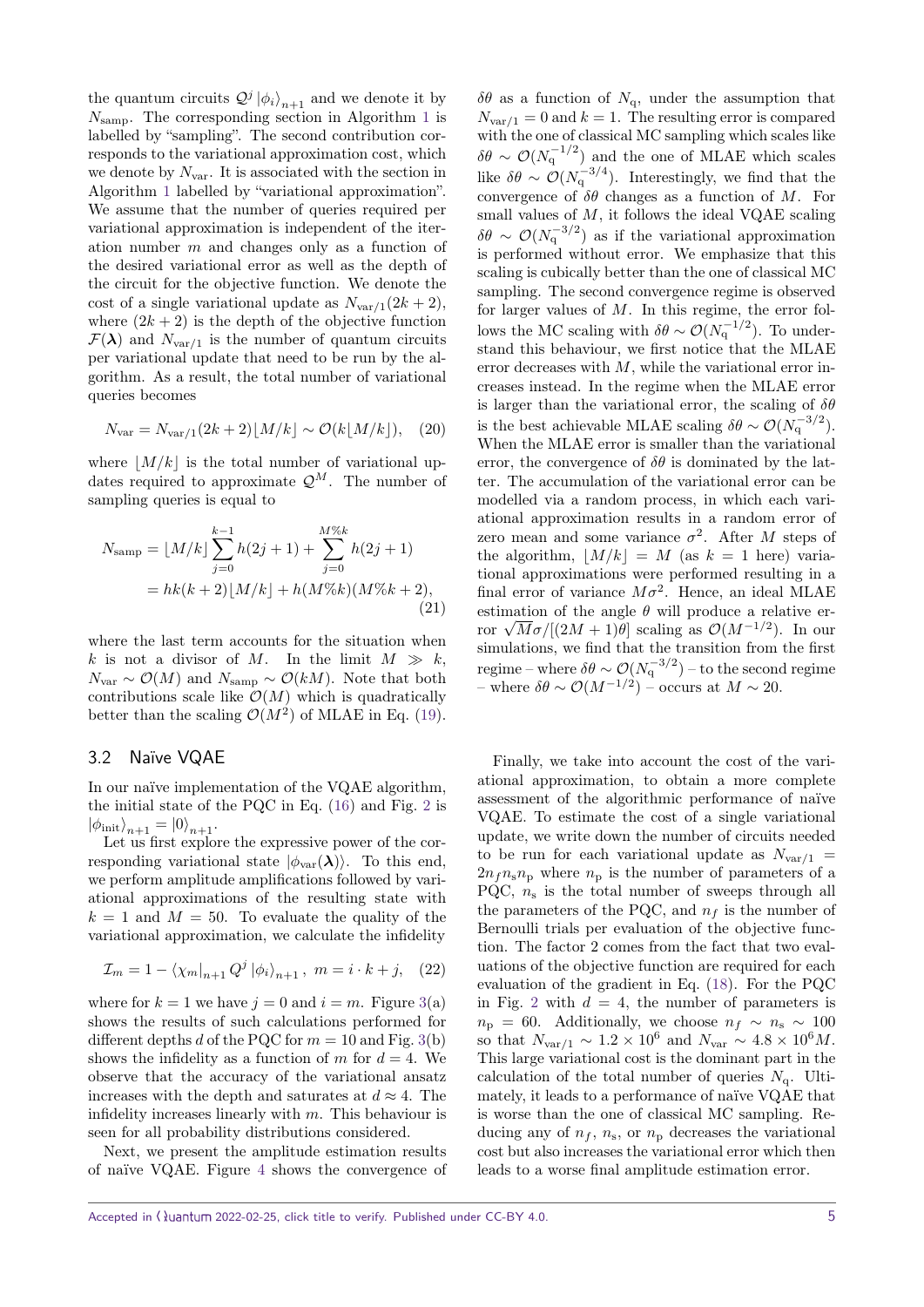<span id="page-5-0"></span>

Figure 3: Infidelity  $\mathcal{I}_m$  in Eq. [\(22\)](#page-4-0) for the probability distributions of Eqs. [\(2\)](#page-1-4)-[\(4\)](#page-1-5) (see legend) shown (a) as a function of *d* for  $m = 10$  and (b) as a function of  $m$  for  $d = 4$ . We see that the infidelity decreases with increasing  $d$ , due to the corresponding increase of the expressive power of the PQC. The infidelity increases linearly as a function of *m* slowly with a slope of ≈ 0*.*00017 that is approximately the same for the three distributions. These results are obtained via naïve VQAE with  $k = 1$ ,  $M = 50$ , and  $n_s = 1000$ , using the numerically exact gradient without sampling and Adam with the initial learning rate  $\beta = 0.1$ . We consider 100 randomly initialized PQC and (a) shows one example calculation and (b) the average over all 100 calculations.

<span id="page-5-1"></span>

Figure 4: Amplitude estimation error *δθ* as a function of the number of queries  $N_a$  obtained using naïve VQAE with  $k = 1$ under the assumption of zero variational cost  $N_{\text{var/1}} = 0$ . We observe that for small *M*, the error follows the ideal VQAE scaling  $\delta\theta\sim\mathcal{O}(N_{\rm q}^{-3/2})$  (solid gray line). For larger values of  $M$ , the scaling changes to the MC scaling  $\delta \theta \sim \mathcal{O}(N_{\bf q}^{-1/2})$ (dotted blue line). The result is also compared to the MLAE scaling  $\delta\theta\sim\mathcal{O}(N_{\mathrm{q}}^{-3/4})$  (dashed orange line). The legend as well as the simulation parameters are the same as in Fig. [3.](#page-5-0)

#### 3.3 Adaptive VQAE

To reduce the variational cost of VQAE, in the following we present the adaptive VQAE algorithm. In this algorithm, the function *f* is rescaled such that the *k*-th power of the Grover operator is close to the identity and only then the variational optimization is carried out. Then the PQC ansatz needs to be just slightly different from the initial state  $|\phi_{init}\rangle$  and the optimization needs fewer samples than naïve VQAE.

To introduce the adaptive VQAE algorithm, we first note that the amplitude  $a = \mathbb{E}_p[f]$  – see Eq. [\(1\)](#page-1-1) – is linear in *f*, meaning that rescaling the function *f* with a proportionality constant *r* also rescales the amplitude *a*:

$$
a' = \mathbb{E}_p[f'] = \mathbb{E}_p[rf] = ra.
$$
 (23)

The rescaled function  $f'$  can then be used to encode a new quantum state  $|\chi'_0\rangle_{n+1}$  and a new Grover operator  $Q'$ , provided that  $0 \leq f'(x) \leq 1$  for all *x*, which is required for the successful state preparation via Eq. [\(7\)](#page-1-2). Restricted by this constraint, the rescaling factor has to satisfy  $0 \leq rf(x) \leq 1$  for all *x*. To proceed further, we make the observation that the new Grover operator  $Q'$  implements a rotation by an angle  $2\theta'$  in the subspace  $\mathcal{H}_{\chi'}$  spanned by good and bad renormalized states, as shown in Eq. [\(9\)](#page-1-3). Under the commensurability condition

$$
a' = \sin^2(\theta'), \quad \theta' = \pi l/k, \quad l \in \mathbb{Z}, \tag{24}
$$

applying the renormalized Grover operator  $\mathcal{Q}'^k$  results in performing *l* full rotations in  $\mathcal{H}_{\gamma}$ . Such a commensurability condition can be achieved by fixing the renormalization factor as

<span id="page-5-3"></span><span id="page-5-2"></span>
$$
r = a'/a = \sin^2(\theta')/a \tag{25}
$$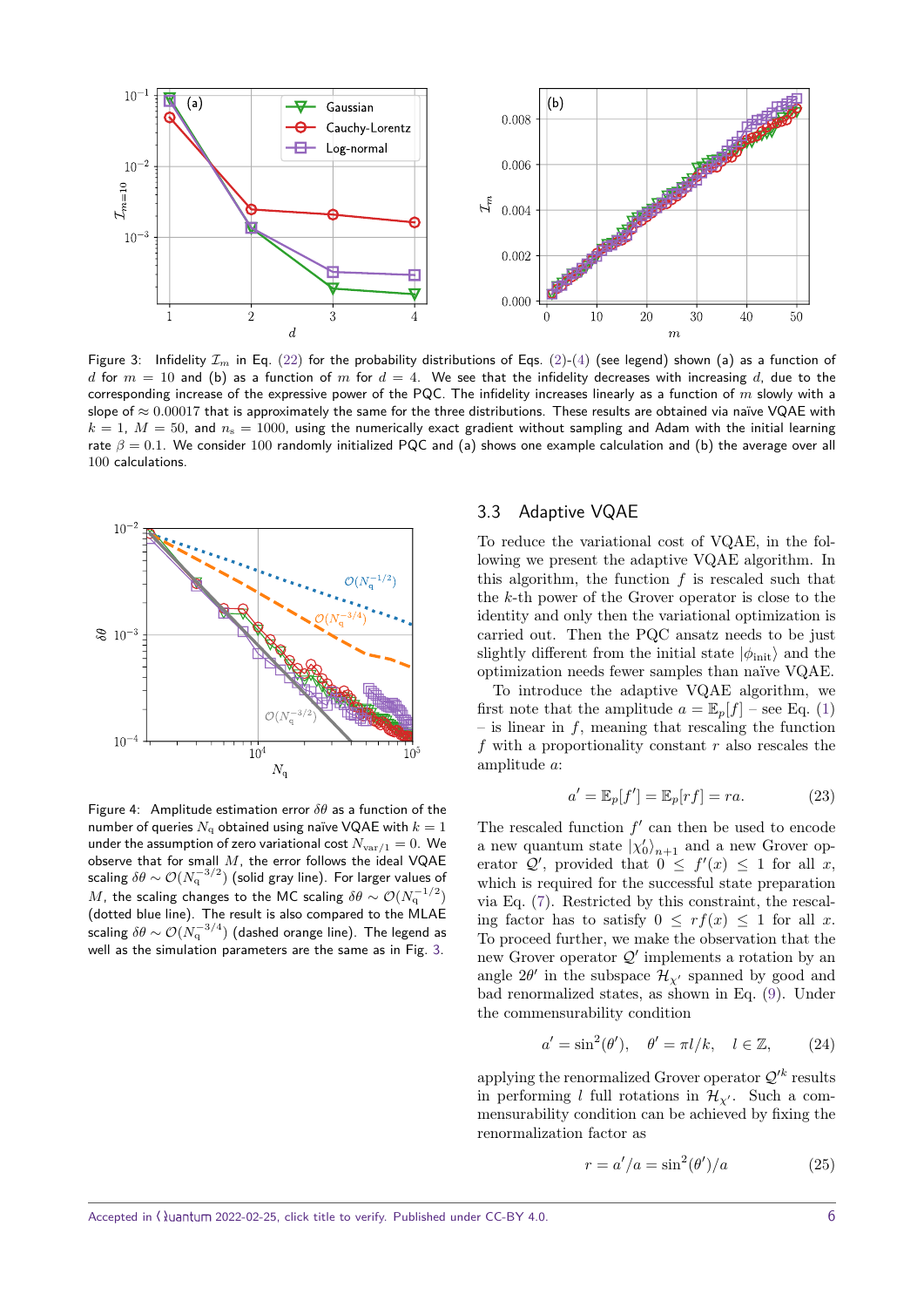where  $\theta'$  is uniquely determined by the choice of the desired power *k* and some integer number *l*. Hence, we conclude that for a proper choice of *r* satisfying  $0 \leq$  $r \leq 1/\max f(x)$ , it is possible to rescale the function  $f$  so that the *k*-th power of the corresponding Grover operator acts as identity in the subspace of good and bad states, *i.e.*  $Q'^k = \mathbb{I}_{\chi'}$  in theory.

In practice, however, looking at Eq. [\(25\)](#page-5-2) we see that finding the exact renormalization factor *r* requires exact knowledge of the initial amplitude *a* which, of course, we do not have. However, as we show in the following, a loose estimate *a*<sup>l</sup> , obtained from a moderate number of MC samples of the initial state  $|\chi_0\rangle_{n+1}$ , is sufficient to get  $\mathcal{Q}'^k \approx \mathbb{I}_{\mathcal{X}'}$  and use it in adaptive VQAE. Assuming that such a loose amplitude estimate is provided, a loose renormalization factor can then be expressed as  $r_1 = a'/a_1$ , with *a'* defined as in Eq. [\(24\)](#page-5-3). Because of this imprecise estimation, the actual value of the amplitude after rescaling becomes  $a'_1 = \sin^2(\theta'_1) = r_l a$  and the Grover operator performs *l* full rotations only approximately, i.e. the previous exact identity transforms into  $\mathcal{Q}'^k \approx \mathbb{I}_{\chi'}$  with a typical phase error per Grover rotation of

$$
\delta\theta' = \theta' - \theta'_1 = \theta' - \arcsin\sqrt{r_1 a}.
$$
 (26)

For an unbiased loose estimate with zero average,  $\delta\theta$ <sup>*'*</sup> can be interpreted as a random error of zero mean. After *k* Grover rotations, this error becomes *k* times as large.

Next, we use the VQAE algorithm to estimate the amplitude  $a'_1$  by means of the Grover operator  $\mathcal{Q}'$  and the initial state  $|\chi'_0\rangle_{n+1}$ . The variational approximation is performed at every *k*-th step, when the overlap

$$
\langle \chi_0' |_{n+1} | \chi_k' \rangle_{n+1} = \cos(2k\theta_1') = \cos(2k\delta\theta) \qquad (27)
$$

is expected to be the largest. Here we use that  $\theta_1'$  +  $\delta\theta = \theta' = \pi l/k$ . Additionally, we assume that the PQC has the initial state  $|\phi_{init}\rangle_{n+1} = |\chi'_0\rangle_{n+1}$  so that the variational quantum state of Eq. [\(16\)](#page-3-2) reads

$$
\left|\phi_{\text{var}}(\boldsymbol{\lambda})\right\rangle_{n+1} = \mathcal{U}_{\text{var}}(\boldsymbol{\lambda})\left|\chi_0'\right\rangle_{n+1}.\tag{28}
$$

Having the PQC initialized to the identity at the beginning of each optimization step, the only role of the variational quantum circuit is to correct the deviation of Eq. [\(26\)](#page-6-0) originating from an imprecise value of the renormalization constant  $r_l$  and to bring the overlap of Eq. [\(27\)](#page-6-1) as close to one as possible. As a consequence, the variational optimization always starts from a good solution and therefore, in general, converges quicker to a better solution than naïve VQAE. This leads to a significant reduction in variational cost of adaptive VQAE compared to the naïve version of the algorithm.

Finally, at the end of the calculation, a maximum likelihood estimation of  $a'_1 = \sin^2(\theta'_1) = r_1 a$  is obtained. To go back to the original formulation of the problem and compare the results, we use the inverse transformation

$$
\theta = \arcsin\sqrt{a}, \quad a = a'_1/r_l, \tag{29}
$$

where the renormalization constant  $r_l$  has to be exactly the same as the one used for the function rescaling in order for the prior and posterior rescaling errors to cancel out. This last step concludes the adaptive VQAE algorithm which is summarized in terms of pseudocode as Algorithm [2.](#page-6-2)

#### <span id="page-6-2"></span>**Algorithm 2** Adaptive VQAE

|                                                 | <b>Require:</b> functions f and p, integer k                     |
|-------------------------------------------------|------------------------------------------------------------------|
|                                                 | - Use $f$ to get a loose estimate $a_1$                          |
|                                                 | - Calculate $r_l = a'/a_l$ and $f' = r_l f$                      |
|                                                 | - Use f' and p to encode $ \chi'_0\rangle_{n+1}$<br>and $Q'$     |
| $-\mathcal{R}_{\chi'}\mathcal{R}_{\text{good}}$ |                                                                  |
|                                                 | - Use Algorithm 1 to estimate the amplitude                      |
|                                                 | $a'_1 = r_1 a$ associated with the state $ \chi'_0\rangle_{n+1}$ |
|                                                 | - Get the estimate for the original problem as $a =$             |
| $a'_1/r_1$                                      |                                                                  |
|                                                 |                                                                  |

<span id="page-6-0"></span>We analyze the performance of the adaptive VQAE algorithm with a simplified variational ansatz consisting of only six single-qubit rotation gates and four CNOT gates, as shown in Fig. [2](#page-3-0) in dark blue color. This simplified ansatz has only six parameters in total, which significantly reduces the number of variational queries as well as the effects of the noise due to finite sampling. We determine the loose estimate of the amplitude  $a_1$  via  $5 \times 10^5$  MC samples. As a result, much smaller values of infidelity are achieved for  $n_f$ being an order of magnitude smaller than in our naïve VQAE computations. We also note that for smaller values of  $a$ , the initial MC estimation of  $a'$  gets worse and, as a consequence, more sweeps are required to ensure the convergence of the variational ansatz.

<span id="page-6-1"></span>Our results for adaptive VQAE are presented in Fig. [1,](#page-0-0) where we show the convergence of  $\delta\theta$  as a function of  $N_a$  for  $k = 10$ . The simulations use Adam with the initial learning rate  $\beta = 10^{-3}$ ,  $n_f = 100$ ,  $n_s =$ 100, and  $n_p = 6$ , resulting in  $N_{var/1} = 2n_f n_s n_p$  $1.2 \times 10^5$ . As in Fig. [4,](#page-5-1) we compare with the classical MC scaling  $\delta\theta \sim \mathcal{O}(N_q^{-1/2})$  and the MLAE scaling  $\delta\theta \sim \mathcal{O}(N_q^{-3/4})$ . The major difference of the adaptive VQAE as compared to all previously studied methods is a large starting cost which corresponds to the amount of MC samples required for the evaluation of *a*l . This starting cost, however, represents only an additive contribution to  $N_q$  and, hence, is insignificant in the regime of our interest when the number of queries gets large. Additionally, we find that, thanks to a significant improvement of the number of query calls and the overall precision of the variational state, the resulting final error  $\delta\theta$  of the adaptive VQAE algorithm surpasses the classical MC error.

Interestingly, we observe that in the regime of small *k*, the performance of the adaptive VQAE algorithm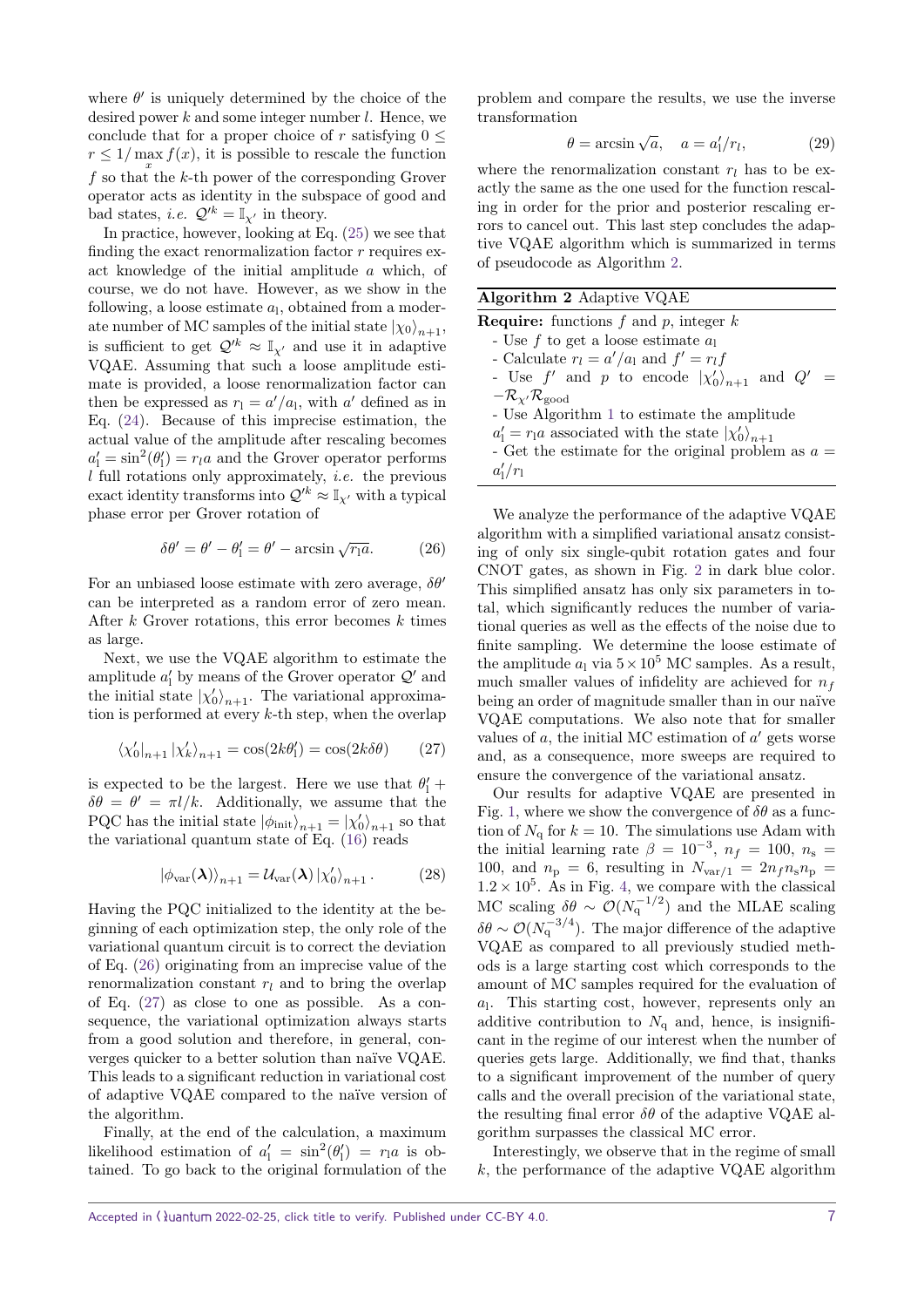decreases. This has several reasons. Firstly, the precision of the maximum likelihood estimation decreases when the angle  $\theta' = \pi l / k$  (where  $l = 1$  in our case) becomes larger than  $\pi/4$ , *i.e.* for  $k \leq 4$ . Hence, to perform an estimation with such small values of *k*, a different statistical inference technique has to be considered. Secondly, for small values of *k*, the rescaling factor can become much larger than one and then leads to more efficient classical MC sampling. Therefore, in calculations with  $C = 0.1$  classical MC sampling performs better than adaptive VQAE for  $k \leq 5$ , corresponding to  $r \gtrsim 7.508$ .

To understand how adaptive VQAE performs for increasing qubit counts *n*, we have run the same sim-ulations as in Fig. [1](#page-0-0) for  $n = 8$ , 10, and 12. The results for the Gaussian probability distribution are shown in Fig. [5.](#page-7-1) For the shifted Cauchy-Lorentz and lognormal probability distributions we obtained results (not shown) lying on top of the ones in Fig. [5.](#page-7-1) We find no significant dependence on *n* in any of our results. This is surprising as the cost function Eq. [\(14\)](#page-3-1) is global and therefore the vanishing gradient problem [\[44\]](#page-9-12) should lead to worse results for larger values of *n*. We conjecture that the equally good performance of adaptive VQAE for all considered values of *n* is due to the simple variational ansatz as well as the specific problems studied here. Adaptive VQAE uses the simple ansatz shown in Fig. [2](#page-3-0) that consists of only 6 variational angles independent of *n*. Additionally, the ansatz is composed of nearest-neighbour CNOTs and single-qubit *R<sup>y</sup>* rotation gates, i.e. not exact local 2-designs as in [\[44\]](#page-9-12). The problems studied here are expectation value calculations where an increased qubit count *n* leads to an increased number of grid points  $2<sup>n</sup>$  for the discretized approximation, see Eq.  $(1)$ . For the smooth functions considered here, we anticipate that the expectation value converges rapidly with increasing number of grid points.

## <span id="page-7-0"></span>4 Discussion

In this article, we provide numerical evidence that variational quantum algorithms based on constantdepth quantum circuits can be more efficient than classical MC sampling in the context of amplitude estimation. The quantum circuits used for our numerical demonstrations, however, are still challenging for this generation of gate-based quantum computers. Therefore, an exciting next step is to find other problems and applications for which VQAE has low quantum hardware requirements and can be realized on actual quantum devices.

We can imagine future applications for VQAE in several areas, including combinatorial optimization, quantum machine learning, and quantum chemistry. In the context of combinatorial optimization, VQAE enables us to use constant-depth quantum circuits to carry out Grover search, which can find the opti-

<span id="page-7-1"></span>

Figure 5: Amplitude estimation error *δθ* as a function of the number of queries  $N_q$  for adaptive VQAE with  $n = 8$ (green triangles), 10 (red circles), and 12 (purple squares) qubits for the Gaussian probability distribution in Eq. [\(2\)](#page-1-4). The remainder of the legend and the optimization procedure are the same as in Fig. [1.](#page-0-0)

mal solution with a quadratic quantum speedup over brute-force search. Here it is also enticing to study whether such a variational Grover search algorithm can benefit from filtering operators [\[45\]](#page-9-13). In relation to quantum machine learning, VQAE has the potential to make it possible for current quantum devices to accelerate inference in Bayesian networks [\[46\]](#page-10-0), which can then be compared with state-of-the-art variational quantum algorithms for inference [\[47\]](#page-10-1). With regards to quantum chemistry, the concept of VQAE can be combined with variational quantum phase estimation (VQPE) [\[48–](#page-10-2)[50\]](#page-10-3) to realize VQPE with shallow circuits on actual quantum hardware. In this context, one interesting application is to use accurate quantum chemistry results obtained with a quantum computer to train an ansatz for the exchange-correlation energy in density functional theory by means of machine learning [\[51–](#page-10-4)[53\]](#page-10-5).

We anticipate that the efficiency of the VQAE algorithm can be further increased. Firstly, it would be interesting to analyse whether a local cost function exists – which can help mitigate the negative effect of barren plateaus [\[44\]](#page-9-12) – that improves the variational optimization and reduces the required number of variational queries. Secondly, the performance of our variational algorithm crucially depends on the maximum likelihood estimation procedure. It would be interesting to investigate whether alternative approaches perform better, e.g. iterative QAE [\[18\]](#page-8-13) or QoPrime AE [\[19\]](#page-8-14).

## Acknowledgements

KP and ML are grateful to David Amaro and Marcello Benedetti for helpful discussions.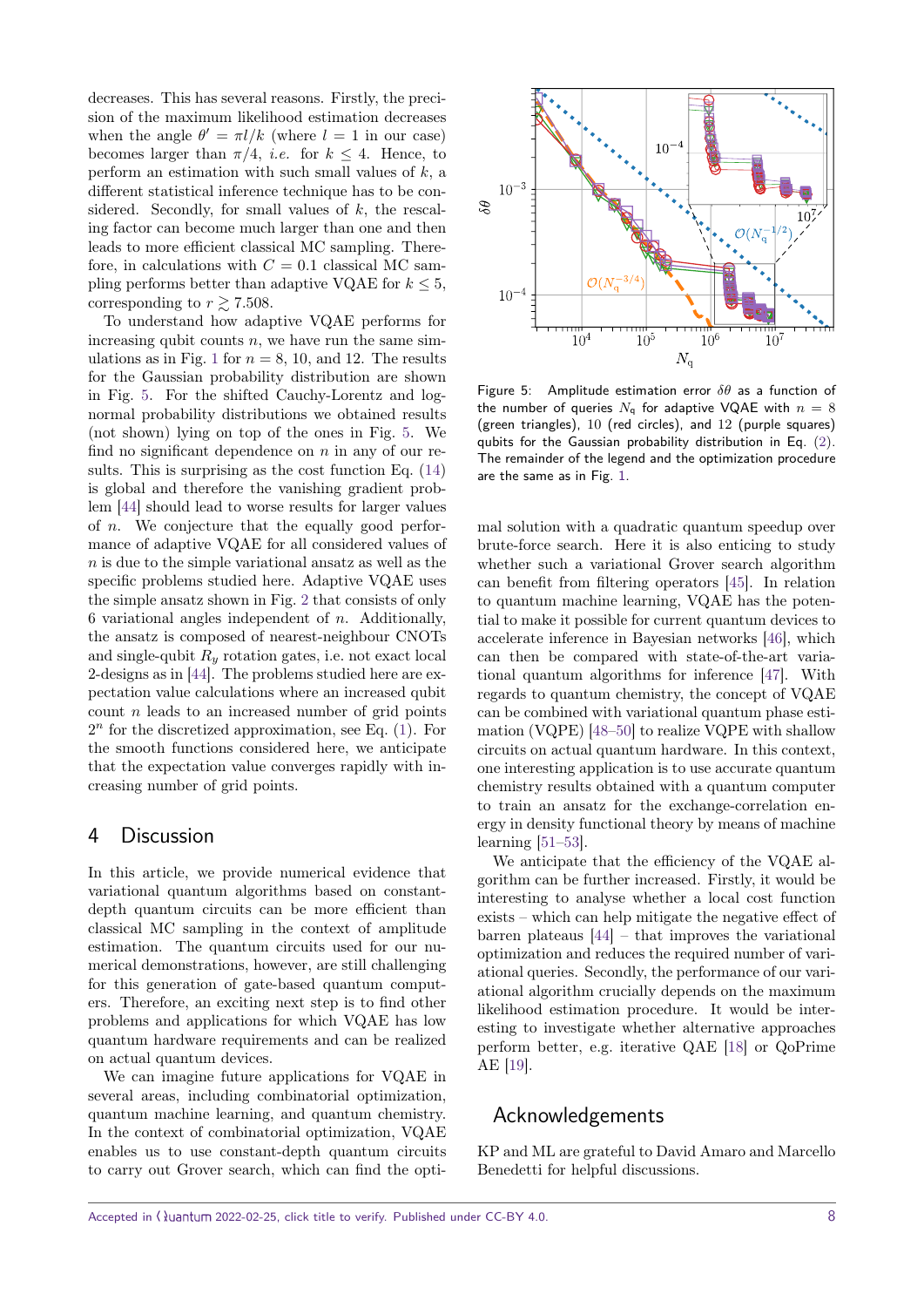## **References**

- <span id="page-8-0"></span>[1] Gilles Brassard, Peter Hoyer, Michele Mosca, and Alain Tapp. Quantum amplitude amplification and estimation. Contemp. Math., 305:53–74, 2002. [DOI: 10.1090/conm/305.](https://doi.org/10.1090/conm/305)
- <span id="page-8-1"></span>[2] Ashley Montanaro. Quantum speedup of Monte Carlo methods. Proc. Math. Phys. Eng. Sci., 471 (2181), 2015. [DOI: 10.1098/rspa.2015.0301.](https://doi.org/10.1098/rspa.2015.0301)
- <span id="page-8-2"></span>[3] Emanuel Knill, Gerardo Ortiz, and Rolando D. Somma. Optimal quantum measurements of expectation values of observables. Phys. Rev. A, 75:012328, Jan 2007. [DOI: 10.1103/Phys-](https://doi.org/10.1103/PhysRevA.75.012328)[RevA.75.012328.](https://doi.org/10.1103/PhysRevA.75.012328)
- <span id="page-8-3"></span>[4] Ivan Kassal, Stephen P Jordan, Peter J Love, Masoud Mohseni, and Alán Aspuru-Guzik. Polynomial-time quantum algorithm for the simulation of chemical dynamics. Proc. Natl. Acad. Sci. USA, 105(48):18681–18686, 2008. [DOI:](https://doi.org/10.1073/pnas.0808245105) [10.1073/pnas.0808245105.](https://doi.org/10.1073/pnas.0808245105)
- <span id="page-8-4"></span>[5] Nathan Wiebe, Ashish Kapoor, and Krysta M. Svore. Quantum Algorithms for Nearest-Neighbor Methods for Supervised and Unsupervised Learning. Quantum Info. Comput., 15(3-4):316–356, mar 2015. ISSN 1533- 7146. URL [https://dl.acm.org/doi/10.](https://dl.acm.org/doi/10.5555/2871393.2871400) [5555/2871393.2871400](https://dl.acm.org/doi/10.5555/2871393.2871400).
- [6] Nathan Wiebe, Ashish Kapoor, and Krysta M. Svore. Quantum Deep Learning. Quantum Info. Comput., 16(7-8):541–587, may 2016. ISSN 1533-7146. URL [https://dl.acm.org/doi/10.](https://dl.acm.org/doi/10.5555/3179466.3179467) [5555/3179466.3179467](https://dl.acm.org/doi/10.5555/3179466.3179467).
- <span id="page-8-5"></span>[7] Iordanis Kerenidis, Jonas Landman, Alessandro Luongo, and Anupam Prakash. qmeans: A quantum algorithm for unsupervised machine learning. Adv. Neural Inf. Process. Syst., 32, 2019. URL [https://](https://proceedings.neurips.cc/paper/2019/file/16026d60ff9b54410b3435b403afd226-Paper.pdf) [proceedings.neurips.cc/paper/2019/file/](https://proceedings.neurips.cc/paper/2019/file/16026d60ff9b54410b3435b403afd226-Paper.pdf) [16026d60ff9b54410b3435b403afd226-Paper.](https://proceedings.neurips.cc/paper/2019/file/16026d60ff9b54410b3435b403afd226-Paper.pdf) [pdf](https://proceedings.neurips.cc/paper/2019/file/16026d60ff9b54410b3435b403afd226-Paper.pdf).
- <span id="page-8-6"></span>[8] Román Orús, Samuel Mugel, and Enrique Lizaso. Quantum computing for finance: Overview and prospects. Rev. Phys., 4:100028, 2019. ISSN 2405-4283. [DOI: 10.1016/j.revip.2019.100028.](https://doi.org/10.1016/j.revip.2019.100028)
- [9] Daniel J. Egger, Claudio Gambella, Jakub Marecek, Scott McFaddin, Martin Mevissen, Rudy Raymond, Andrea Simonetto, Stefan Woerner, and Elena Yndurain. Quantum Computing for Finance: State-of-the-Art and Future Prospects. IEEE Trans. Quantum Eng., 1:1–24, 2020. [DOI:](https://doi.org/10.1109/TQE.2020.3030314) [10.1109/TQE.2020.3030314.](https://doi.org/10.1109/TQE.2020.3030314)
- <span id="page-8-7"></span>[10] Adam Bouland, Wim van Dam, Hamed Joorati, Iordanis Kerenidis, and Anupam Prakash. Prospects and challenges of quantum finance. arXiv:2011.06492, 2020. [DOI:](https://doi.org/10.48550/arXiv.2011.06492) [10.48550/arXiv.2011.06492.](https://doi.org/10.48550/arXiv.2011.06492)
- <span id="page-8-8"></span>[11] Stefan Woerner and Daniel J. Egger. Quantum

risk analysis. npj Quantum Inf., 5:15, February 2019. [DOI: 10.1038/s41534-019-0130-6.](https://doi.org/10.1038/s41534-019-0130-6)

- <span id="page-8-9"></span>[12] M. C. Braun, T. Decker, N. Hegemann, S. F. Kerstan, and C. Schäfer. A Quantum Algorithm for the Sensitivity Analysis of Business Risks. arXiv:2103.05475, March 2021. [DOI:](https://doi.org/10.48550/arXiv.2103.05475) [10.48550/arXiv.2103.05475.](https://doi.org/10.48550/arXiv.2103.05475)
- <span id="page-8-10"></span>[13] Patrick Rebentrost, Brajesh Gupt, and Thomas R. Bromley. Quantum computational finance: Monte Carlo pricing of financial derivatives. Phys. Rev. A, 98:022321, Aug 2018. [DOI: 10.1103/PhysRevA.98.022321.](https://doi.org/10.1103/PhysRevA.98.022321)
- <span id="page-8-11"></span>[14] Nikitas Stamatopoulos, Daniel J. Egger, Yue Sun, Christa Zoufal, Raban Iten, Ning Shen, and Stefan Woerner. Option Pricing using Quantum Computers. Quantum, 4:291, July 2020. ISSN 2521-327X. [DOI: 10.22331/q-2020-07-06-291.](https://doi.org/10.22331/q-2020-07-06-291)
- <span id="page-8-12"></span>[15] Yohichi Suzuki, Shumpei Uno, Rudy Raymond, Tomoki Tanaka, Tamiya Onodera, and Naoki Yamamoto. Amplitude estimation without phase estimation. Quantum Inf. Process., 19(2):75, January 2020. [DOI: 10.1007/s11128-019-2565-2.](https://doi.org/10.1007/s11128-019-2565-2)
- [16] Tomoki Tanaka, Yohichi Suzuki, Shumpei Uno, Rudy Raymond, Tamiya Onodera, and Naoki Yamamoto. Amplitude estimation via maximum likelihood on noisy quantum computer. Quantum Inf. Process., 20(9):293, Sep 2021. ISSN 1573- 1332. [DOI: 10.1007/s11128-021-03215-9.](https://doi.org/10.1007/s11128-021-03215-9)
- <span id="page-8-19"></span>[17] Scott Aaronson and Patrick Rall. Quantum approximate counting, simplified. In Symposium on Simplicity in Algorithms, pages 24–32. SIAM, 2020. [DOI: 10.1137/1.9781611976014.5.](https://doi.org/10.1137/1.9781611976014.5)
- <span id="page-8-13"></span>[18] Dmitry Grinko, Julien Gacon, Christa Zoufal, and Stefan Woerner. Iterative quantum amplitude estimation. npj Quantum Inf., 7(1):1-6, 2021. [DOI: 10.1038/s41534-021-00379-1.](https://doi.org/10.1038/s41534-021-00379-1)
- <span id="page-8-14"></span>[19] Tudor Giurgica-Tiron, Iordanis Kerenidis, Farrokh Labib, Anupam Prakash, and William Zeng. Low depth algorithms for quantum amplitude estimation. arXiv:2012.03348, December 2020. URL <https://arxiv.org/abs/2012.03348>.
- <span id="page-8-15"></span>[20] Steven Herbert. Quantum Monte-Carlo Integration: The Full Advantage in Minimal Circuit Depth. arXiv:2105.09100, May 2021. [DOI:](https://doi.org/10.48550/arXiv.2105.09100) [10.48550/arXiv.2105.09100.](https://doi.org/10.48550/arXiv.2105.09100)
- <span id="page-8-16"></span>[21] Guoming Wang, Dax Enshan Koh, Peter D. Johnson, and Yudong Cao. Minimizing Estimation Runtime on Noisy Quantum Computers. PRX Quantum, 2:010346, Mar 2021. [DOI:](https://doi.org/10.1103/PRXQuantum.2.010346) [10.1103/PRXQuantum.2.010346.](https://doi.org/10.1103/PRXQuantum.2.010346)
- <span id="page-8-17"></span>[22] Amara Katabarwa, Alex Kunitsa, Borja Peropadre, and Peter Johnson. Reducing runtime and error in VQE using deeper and noisier quantum circuits. arXiv:2110.10664, 2021. [DOI:](https://doi.org/10.48550/arXiv.2110.10664) [10.48550/arXiv.2110.10664.](https://doi.org/10.48550/arXiv.2110.10664)
- <span id="page-8-18"></span>[23] Marcello Benedetti, Erika Lloyd, Stefan Sack, and Mattia Fiorentini. Parameterized quantum circuits as machine learning models. Quan-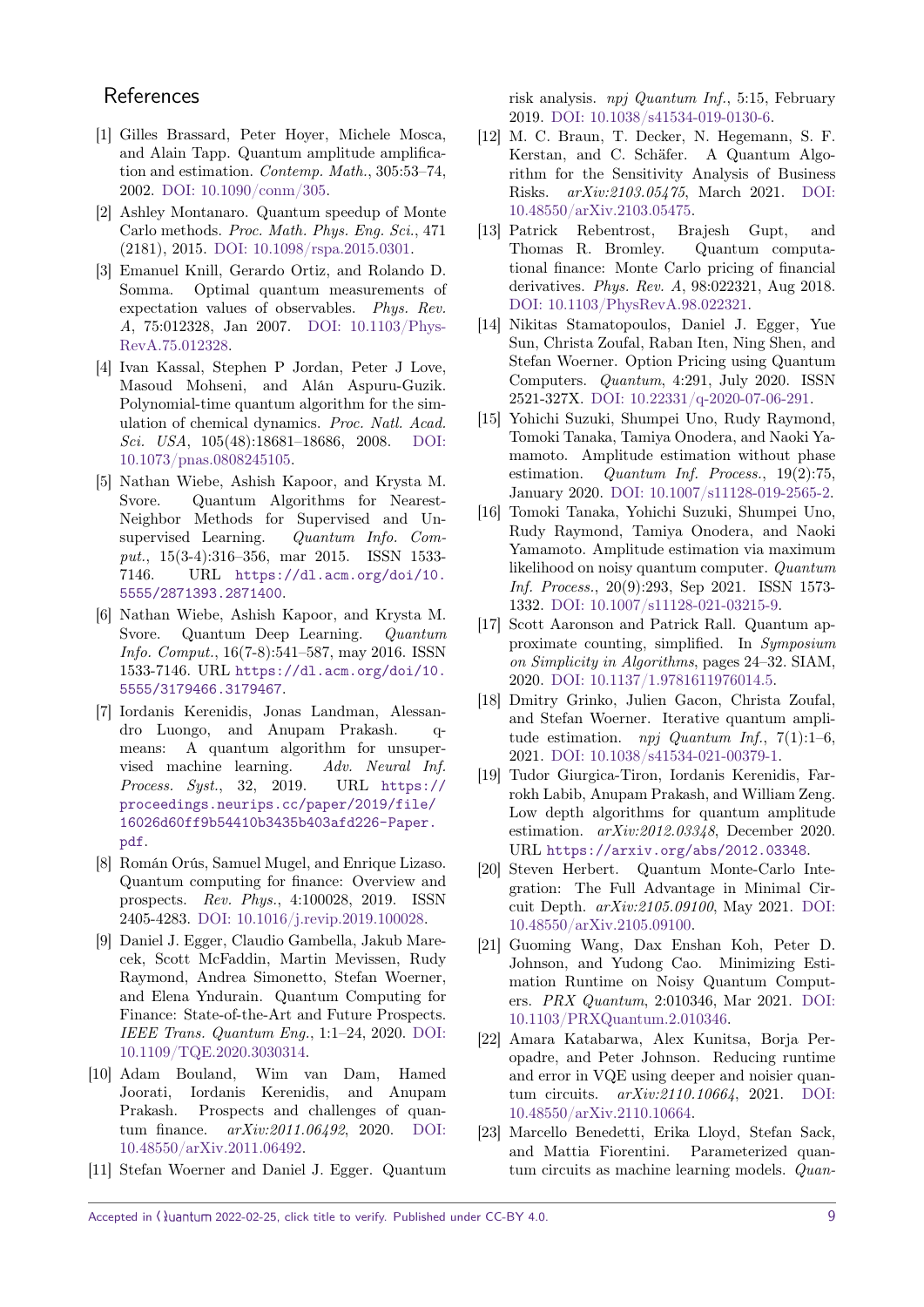tum Sci. Technol., 4(4):043001, nov 2019. [DOI:](https://doi.org/10.1088/2058-9565/ab4eb5) [10.1088/2058-9565/ab4eb5.](https://doi.org/10.1088/2058-9565/ab4eb5)

- [24] M. Cerezo, Andrew Arrasmith, Ryan Babbush, Simon C. Benjamin, Suguru Endo, Keisuke Fujii, Jarrod R. McClean, Kosuke Mitarai, Xiao Yuan, Lukasz Cincio, and Patrick J. Coles. Variational quantum algorithms. Nat. Rev. Phys., 3 (9):625–644, Sep 2021. ISSN 2522-5820. [DOI:](https://doi.org/10.1038/s42254-021-00348-9) [10.1038/s42254-021-00348-9.](https://doi.org/10.1038/s42254-021-00348-9)
- <span id="page-9-0"></span>[25] Kishor Bharti, Alba Cervera-Lierta, Thi Ha Kyaw, Tobias Haug, Sumner Alperin-Lea, Abhinav Anand, Matthias Degroote, Hermanni Heimonen, Jakob S. Kottmann, Tim Menke, Wai-Keong Mok, Sukin Sim, Leong-Chuan Kwek, and Alán Aspuru-Guzik. Noisy intermediatescale quantum algorithms. Rev. Mod. Phys., 94(1), Feb 2022. ISSN 1539-0756. [DOI:](https://doi.org/10.1103/RevModPhys.94.015004) [10.1103/RevModPhys.94.015004.](https://doi.org/10.1103/RevModPhys.94.015004)
- <span id="page-9-1"></span>[26] Gilles Brassard and Peter Hoyer. An exact quantum polynomial-time algorithm for Simon's problem. In Proceedings of the Fifth Israeli Symposium on Theory of Computing and Systems, pages 12–23. IEEE, 1997. [DOI:](https://doi.org/10.1109/ISTCS.1997.595153) [10.1109/ISTCS.1997.595153.](https://doi.org/10.1109/ISTCS.1997.595153)
- <span id="page-9-2"></span>[27] Lov K Grover. Quantum computers can search rapidly by using almost any transformation. Phys. Rev. Lett., 80(19):4329, 1998. [DOI:](https://doi.org/10.1103/PhysRevLett.80.4329) [10.1103/PhysRevLett.80.4329.](https://doi.org/10.1103/PhysRevLett.80.4329)
- <span id="page-9-3"></span>[28] William H. Press, Saul A. Teukolsky, William T. Vetterling, and Brian P. Flannery. Numerical Recipes in C. Cambridge University Press, Cambridge, USA, second edition, 1992. URL [https:](https://dl.acm.org/doi/10.5555/148286) [//dl.acm.org/doi/10.5555/148286](https://dl.acm.org/doi/10.5555/148286).
- <span id="page-9-4"></span>[29] J. Kennedy and R. Eberhart. Particle swarm optimization. In Proceedings of ICNN'95 - International Conference on Neural Networks, volume 4, pages 1942–1948, 1995. [DOI:](https://doi.org/10.1109/ICNN.1995.488968) [10.1109/ICNN.1995.488968.](https://doi.org/10.1109/ICNN.1995.488968)
- <span id="page-9-5"></span>[30] Mohammad Reza Bonyadi and Zbigniew Michalewicz. Particle Swarm Optimization for Single Objective Continuous Space Problems: A Review. Evol. Comput., 25(1):1–54, 03 2017. ISSN 1063-6560. [DOI: 10.1162/EVCO\\_r\\_00180.](https://doi.org/10.1162/EVCO_r_00180)
- <span id="page-9-6"></span>[31] Javier Gil Vidal and Dirk Oliver Theis. Calculus on parameterized quantum circuits. arXiv:1812.06323, dec 2018. URL [https://](https://arxiv.org/abs/1812.06323) [arxiv.org/abs/1812.06323](https://arxiv.org/abs/1812.06323).
- [32] Robert M. Parrish, Joseph T. Iosue, Asier Ozaeta, and Peter L. McMahon. A Jacobi Diagonalization and Anderson Acceleration Algorithm For Variational Quantum Algorithm Parameter Optimization. arXiv:1904.03206, 2019. [DOI:](https://doi.org/10.48550/arXiv.1904.03206) [10.48550/arXiv.1904.03206.](https://doi.org/10.48550/arXiv.1904.03206)
- [33] Ken M. Nakanishi, Keisuke Fujii, and Synge Todo. Sequential minimal optimization for quantum-classical hybrid algorithms. Phys. Rev. Research, 2:043158, Oct 2020. [DOI:](https://doi.org/10.1103/PhysRevResearch.2.043158) [10.1103/PhysRevResearch.2.043158.](https://doi.org/10.1103/PhysRevResearch.2.043158)
- [34] Mateusz Ostaszewski, Edward Grant, and Marcello Benedetti. Structure optimization for parameterized quantum circuits. Quantum, 5:391, 2021. [DOI: 10.22331/q-2021-01-28-391.](https://doi.org/10.22331/q-2021-01-28-391)
- <span id="page-9-7"></span>[35] Marcello Benedetti, Mattia Fiorentini, and Michael Lubasch. Hardware-efficient variational quantum algorithms for time evolution. Phys. Rev. Research, 3(3):033083, 2021. [DOI:](https://doi.org/10.1103/PhysRevResearch.3.033083) [10.1103/PhysRevResearch.3.033083.](https://doi.org/10.1103/PhysRevResearch.3.033083)
- <span id="page-9-8"></span>[36] Elad Hazan, Kfir Y Levy, and Shai Shalev-Shwartz. Beyond convexity: Stochastic quasiconvex optimization. arXiv:1507.02030, 2015. URL <https://arxiv.org/abs/1507.02030>.
- [37] Yudai Suzuki, Hiroshi Yano, Rudy Raymond, and Naoki Yamamoto. Normalized Gradient Descent for Variational Quantum Algorithms. arXiv:2106.10981, 2021. [DOI:](https://doi.org/10.48550/arXiv.2106.10981) [10.48550/arXiv.2106.10981.](https://doi.org/10.48550/arXiv.2106.10981)
- [38] Jun Li, Xiaodong Yang, Xinhua Peng, and Chang-Pu Sun. Hybrid Quantum-Classical Approach to Quantum Optimal Control. Phys. Rev. Lett., 118(15):150503, April 2017. [DOI:](https://doi.org/10.1103/PhysRevLett.118.150503) [10.1103/PhysRevLett.118.150503.](https://doi.org/10.1103/PhysRevLett.118.150503)
- [39] K. Mitarai, M. Negoro, M. Kitagawa, and K. Fujii. Quantum circuit learning. Phys. Rev. A, 98 (3):032309, September 2018. [DOI: 10.1103/Phys-](https://doi.org/10.1103/PhysRevA.98.032309)[RevA.98.032309.](https://doi.org/10.1103/PhysRevA.98.032309)
- [40] Maria Schuld, Ville Bergholm, Christian Gogolin, Josh Izaac, and Nathan Killoran. Evaluating analytic gradients on quantum hardware. Phys. Rev. A, 99(3):032331, mar 2019. [DOI:](https://doi.org/10.1103/PhysRevA.99.032331) [10.1103/PhysRevA.99.032331.](https://doi.org/10.1103/PhysRevA.99.032331)
- <span id="page-9-9"></span>[41] Leonardo Banchi and Gavin E Crooks. Measuring analytic gradients of general quantum evolution with the stochastic parameter shift rule. Quantum, 5:386, 2021. [DOI: 10.22331/q-2021-](https://doi.org/10.22331/q-2021-01-25-386) [01-25-386.](https://doi.org/10.22331/q-2021-01-25-386)
- <span id="page-9-10"></span>[42] Diederik P. Kingma and Jimmy Ba. Adam: A Method for Stochastic Optimization. arXiv:1412.6980, December 2014. URL <https://arxiv.org/abs/1412.6980>.
- <span id="page-9-11"></span>[43] Dorit Aharonov, Vaughan Jones, and Zeph Landau. A polynomial quantum algorithm for approximating the Jones polynomial. Algorithmica, 55(3):395–421, 2009. [DOI: 10.1007/s00453-008-](https://doi.org/10.1007/s00453-008-9168-0) [9168-0.](https://doi.org/10.1007/s00453-008-9168-0)
- <span id="page-9-12"></span>[44] M. Cerezo, A. Sone, T. Volkoff, L. Cincio, and P. J. Coles. Cost function dependent barren plateaus in shallow parameterized quantum circuits. Nat. Commun., 12:1791, 2021. [DOI:](https://doi.org/10.1038/s41467-021-21728-w) [10.1038/s41467-021-21728-w.](https://doi.org/10.1038/s41467-021-21728-w)
- <span id="page-9-13"></span>[45] David Amaro, Carlo Modica, Matthias Rosenkranz, Mattia Fiorentini, Marcello Benedetti, and Michael Lubasch. Filtering variational quantum algorithms for combinatorial optimization. Quantum Sci. Technol., 7 (1):015021, Jan 2022. ISSN 2058-9565. [DOI:](https://doi.org/10.1088/2058-9565/ac3e54) [10.1088/2058-9565/ac3e54.](https://doi.org/10.1088/2058-9565/ac3e54)

Accepted in  $\langle \lambda \rangle$ uantum 2022-02-25, click title to verify. Published under CC-BY 4.0. 10